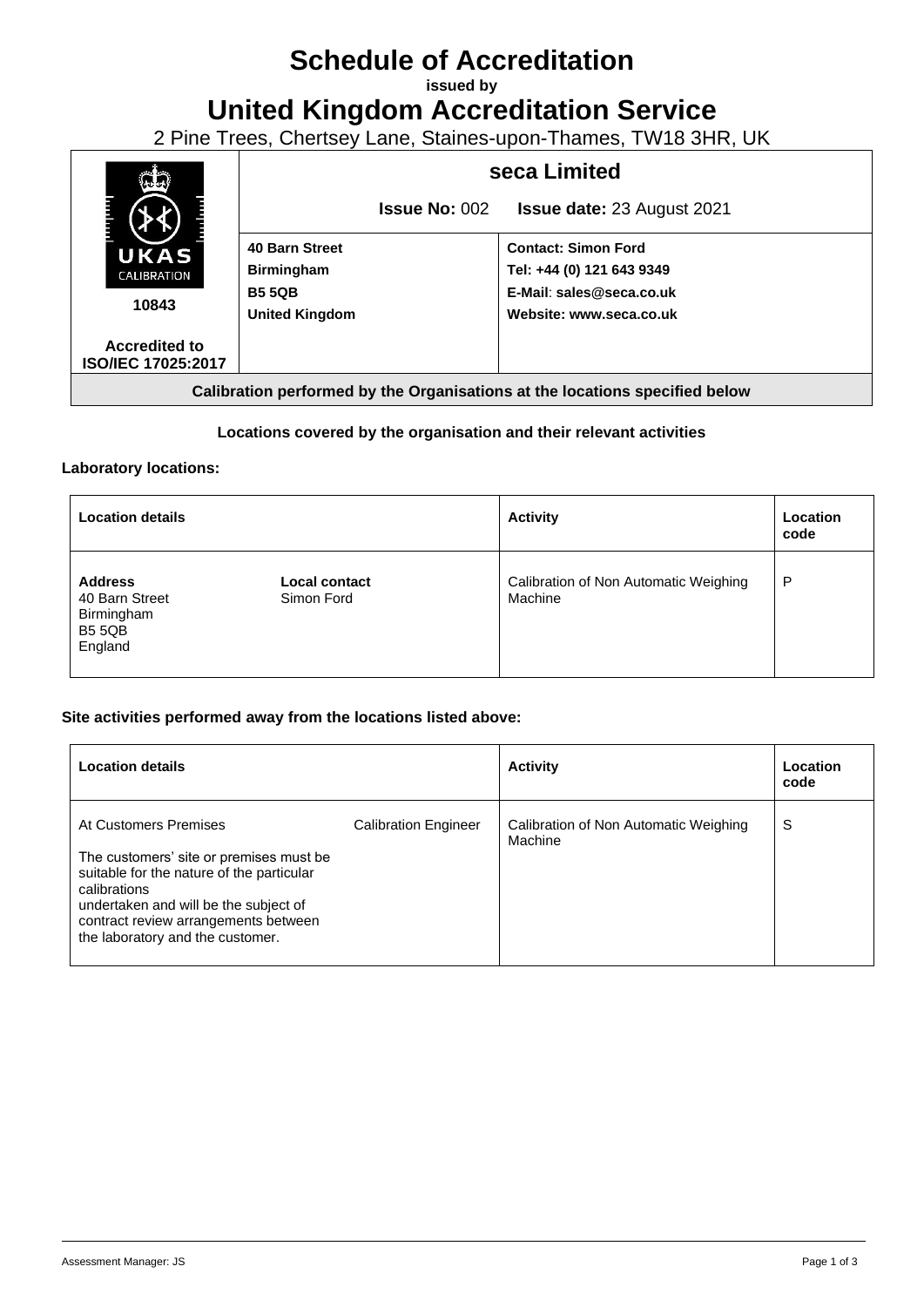|                                                     | <b>Schedule of Accreditation</b><br>issued by<br><b>United Kingdom Accreditation Service</b><br>2 Pine Trees, Chertsey Lane, Staines-upon-Thames, TW18 3HR, UK |
|-----------------------------------------------------|----------------------------------------------------------------------------------------------------------------------------------------------------------------|
| UKAS<br>CALIBRATION                                 | seca Limited                                                                                                                                                   |
| 10843<br><b>Accredited to</b><br>ISO/IEC 17025:2017 | <b>Issue No: <math>002</math></b><br><b>Issue date: 23 August 2021</b>                                                                                         |
|                                                     | Calibration performed by the Organisation at the locations specified                                                                                           |

| <b>Measured Quantity</b><br>Instrument or Gauge                                                   | Range                                                                                                | Expanded<br>Measurement<br>Uncertainty $(k = 2)$                                                                 | Remarks                                                                                                                                                                                                                                                                                              | Location<br>Code |
|---------------------------------------------------------------------------------------------------|------------------------------------------------------------------------------------------------------|------------------------------------------------------------------------------------------------------------------|------------------------------------------------------------------------------------------------------------------------------------------------------------------------------------------------------------------------------------------------------------------------------------------------------|------------------|
| <b>WEIGHING INSTRUMENTS</b><br>Non-automatic weighing<br>machines<br>(Electronic self indicating) | 100 g<br>200 <sub>g</sub><br>500 <sub>g</sub><br>1 kg<br>2 kg<br>5 <sub>kg</sub><br>$10$ kg<br>20 kg | $0.30$ mg<br>$0.53$ mg<br>$1.4 \text{ mg}$<br>2.7 <sub>mg</sub><br>5.4 <sub>mg</sub><br>39 mg<br>78 mg<br>160 mg | 1. Weights are available<br>in OIML Class:<br>E2 from 1 mg to 1 kg,<br>Max. grouped load 2.1<br>kg<br>F1 from 1 g to 10 kg,<br>Max. grouped load 20 kg<br>2. Other loads within the<br>overall listed range may<br>also be used.<br>3. Method based on the<br>requirements of Euramet<br>guide cg-18 | S                |
|                                                                                                   |                                                                                                      | <b>END</b>                                                                                                       |                                                                                                                                                                                                                                                                                                      |                  |

# Calibration and Measurement Capability (CMC)